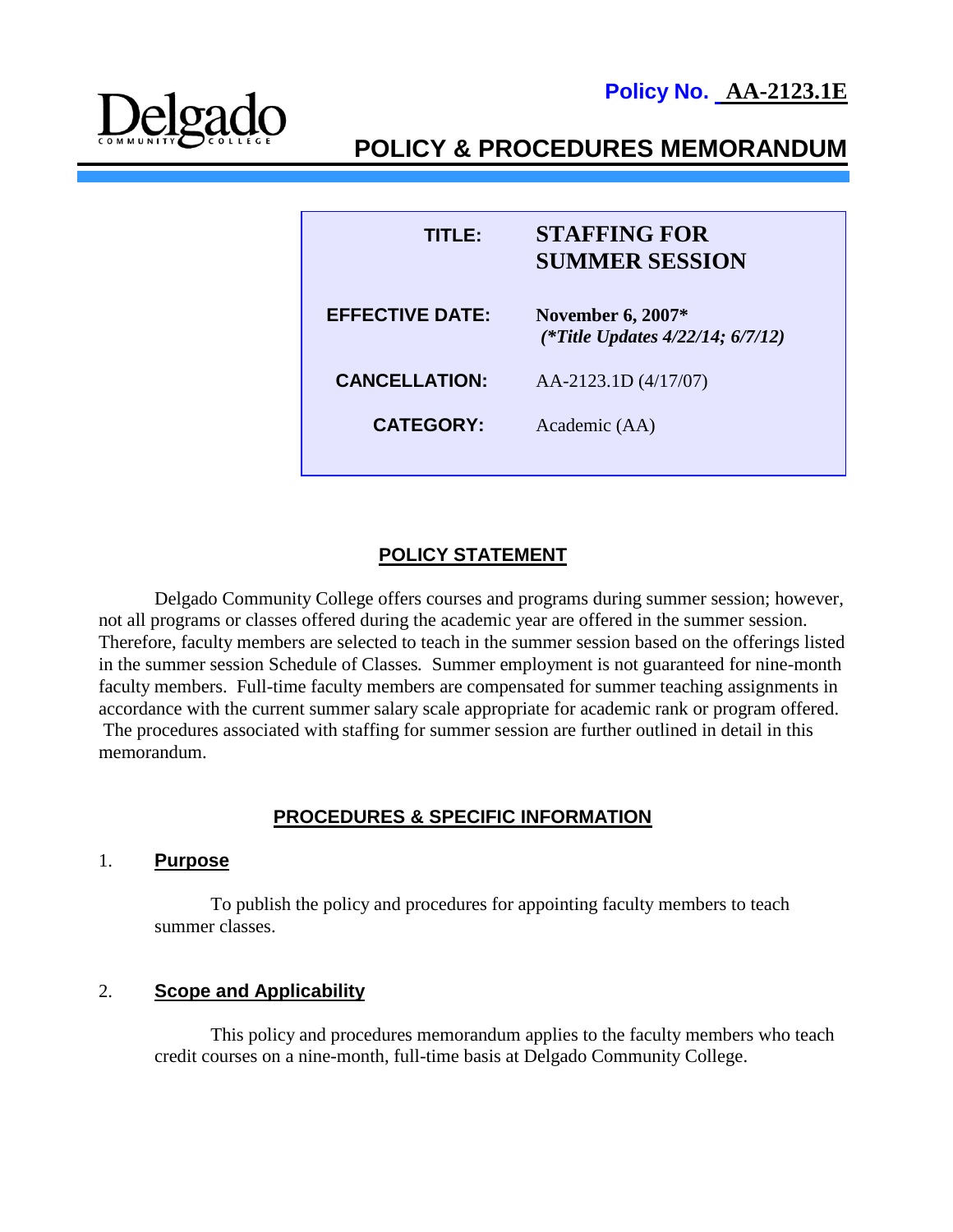# 3. **Selection of Faculty for Summer Employment**

### A. **Selection Priority**

Selection of summer faculty members will be made in the following priority order:

- (1) Full-time Faculty
- (2) Adjunct Faculty

# B. **Rotation for Summer Employment**

If necessary, a rotation schedule for full-time faculty will be maintained in each academic division. Summer teaching employment will be offered to full-time faculty members in each division on a rotational basis to ensure an orderly and equitable assignment of available summer teaching positions.

### 4. **Summer Teaching Workload Requirements**

The workload requirements for faculty members teaching in the summer are set forth in the College's [Workload Requirements for Full-Time Faculty](http://docushare3.dcc.edu/docushare/dsweb/Get/Document-1538/2122-2C.doc) policy.

# 5. **Summer Faculty Compensation Schedule**

- A. Nine-month faculty members teaching full-time workloads during the summer will be compensated according to the College's [Current Summer Session Pay Scale](http://docushare3.dcc.edu/docushare/dsweb/Get/Document-2716/AA+Summer+Pay+Schedule.doc)*.*
- B. Nine-month faculty members teaching less than the full-time workload are compensated on a percentage basis according to the summer session pay percentages outlined in the College's [Workload Requirements for Full-Time Faculty](http://docushare3.dcc.edu/docushare/dsweb/Get/Document-1538/2122-2C.doc) policy.
- C. Nine-month faculty members teaching full-time in a program funded by grants and/or external funding receive the identical compensation as full-time faculty members at the College according to his or her academic rank.

# 6. **Procedures for Processing Summer Service Employment Forms**

- A. The Division Deans ensure the provisions of this memorandum are met in selecting faculty members for summer employment.
- B. By March 1 of each year, the Vice Chancellor for Academic Affairs communicates the deadline for submitting summer service employment forms.